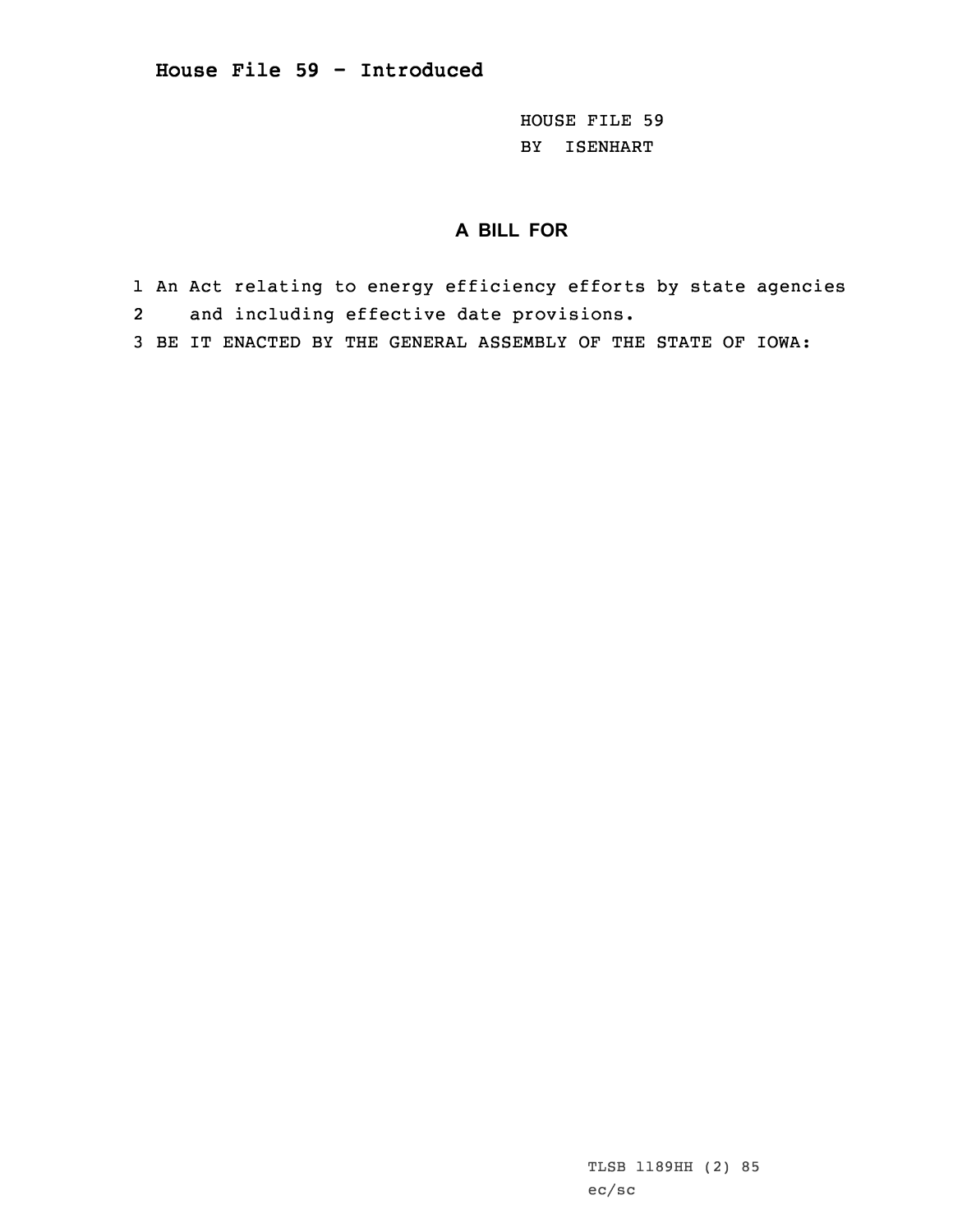1 Section 1. Section 8A.311, Code 2013, is amended by adding 2 the following new subsection:

 NEW SUBSECTION. 19A. <sup>A</sup> state agency shall be required to purchase products that conform to energy star specifications current at the time of contract or purchase if the product is subject to energy star labeling.

7 Sec. 2. Section 8A.322, subsection 1, Code 2013, is amended 8 to read as follows:

9 1. The director shall provide necessary lighting, fuel, and water services for the state laboratories facility in Ankeny and for the state buildings and grounds located at the seat of government, except the buildings and grounds referred to in section 216B.3, subsection 6. Notwithstanding section 8.33, moneys appropriated to the department for utility expenses that remain unencumbered or unobligated at the close of the fiscal year shall not revert but shall be transferred to the building energy management fund created in section 473.19A to be used to finance energy improvements to state-owned properties.

19 Sec. 3. DEPARTMENT OF ADMINISTRATIVE SERVICES —— ENERGY 20 EFFICIENCY EFFORTS.

21 1. The department of administrative services shall report to the general assembly and governor by November 15, 2013, regarding the feasibility of giving preference to or requiring the purchase or lease of passenger cars with <sup>a</sup> United States environmental protection agency estimated highway-mileage rating of at least thirty-five miles per gallon and electric-powered and natural gas-powered vehicles with <sup>a</sup> United States environmental protection agency estimated highway-mileage rating of at least forty-five miles per gallon. The preference shall be determined on <sup>a</sup> fleetwide average 31 basis.

 2. The department of administrative services shall provide for least-cost lighting of state buildings and property under its control and shall work with other state departments and agencies responsible for the energy costs of buildings

-1-

LSB 1189HH (2) 85  $ec/sec$   $1/2$